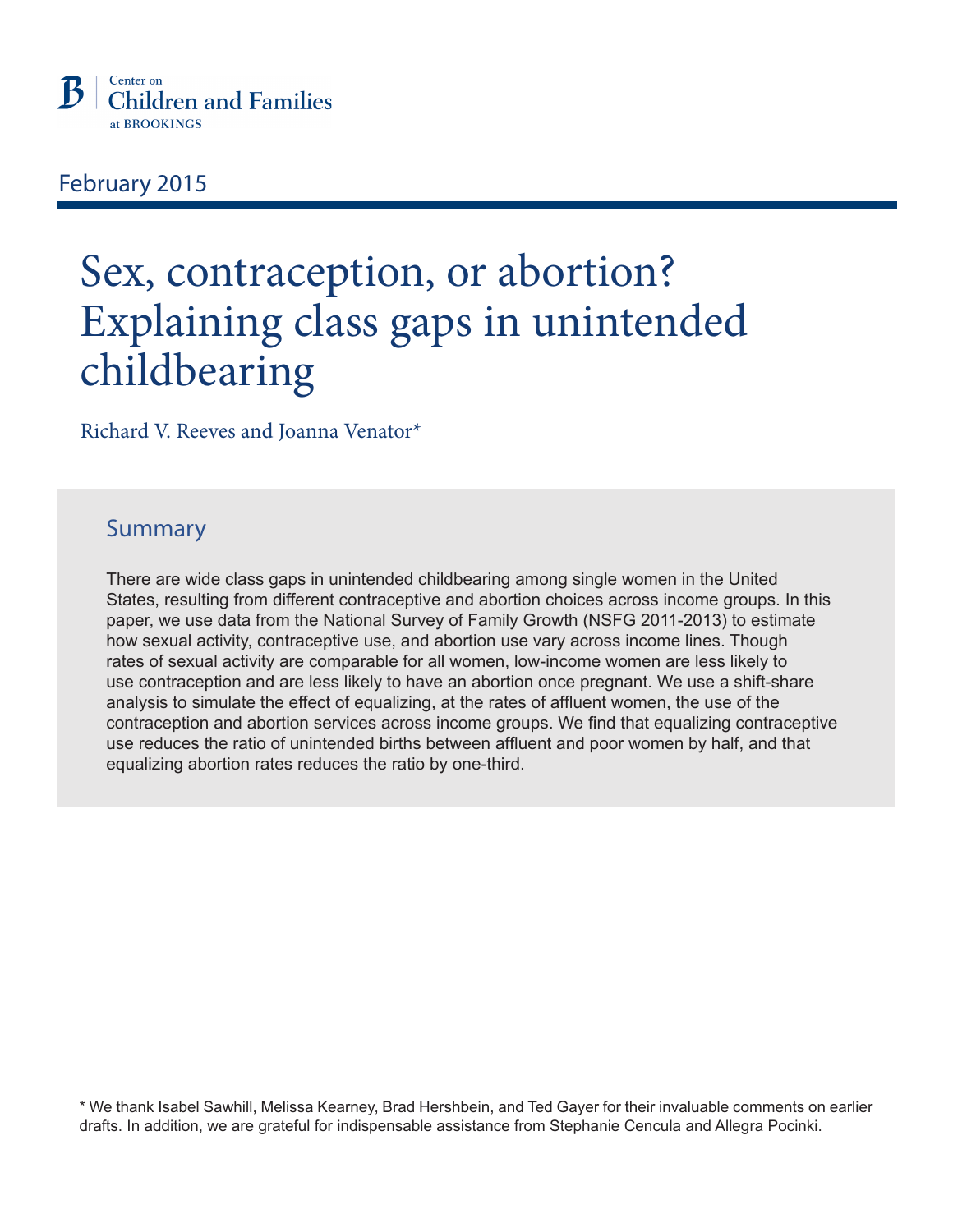# I. Introduction

There are large and widening gaps in rates of unintended childbearing between Americans on different rungs of the income ladder. A poor woman is more than five times as likely as an affluent woman to have an unintended birth.<sup>1</sup> Since unintended childbearing is associated with higher rates of poverty, less family stability, and worse outcomes for children, these gaps further entrench inequality.<sup>2</sup> Closing gaps in unintended childbearing is therefore important for greater equality and opportunity.

But to close the gaps, we must first understand them. In most cases, a couple must take three steps to have a child. First, have sex. Second, fail to use contraception, or use contraception unsuccessfully. Third, decide to proceed with the pregnancy rather than have an abortion.<sup>3</sup> Income gaps in unintended childbearing must therefore reflect gaps in sexual activity, contraceptive efficacy, rates of abortion, or—more likely—some combination of the three. Gaining a better appreciation of the relative importance of these income gaps may assist in the formulation of policies aimed at reducing unintended childbearing, especially for those with low incomes.

Premarital sex has been the social norm for decades, and sexual activity rates among unmarried Americans do not vary along class lines. There is no 'sex gap' by income. By contrast, lower-income individuals typically use contraception less frequently, and less successfully, than those with higher incomes. This is why so much attention has correctly been paid to the role that contraception—or the lack of contraception—plays in unintended childbearing, not least by our colleague Isabel Sawhill in her latest book, *Generation Unbound: Drifting Into Sex and Parenthood Without Marriage*, and by the team of researchers at Child Trends.4 The 'contraception gap' is a big part of the story. But it is not the whole story: less affluent women are also less likely to get an abortion when faced with an unintended pregnancy.

<sup>1</sup>Poor here means having a family income of less than 100% of the federal poverty line (FPL); affluent indicates a family income of greater than 400% of the FPL.

<sup>2</sup> Isabel Sawhill, Joanna Venator, and Quentin Karpilow, "The Impact of Unintended Childbearing on Future Generations," *CCF Policy Brief* 55 (2014): 1-30.; Isabel Sawhill and Joanna Venator, "Reducing Unintended Pregnancies for Low-Income Women," in *Policies to Address Poverty in America*, ed. Melissa S. Kearney and Benjamin H. Harris (Washington: Hamilton Project, 2014), 37-44; Kathryn Edin, Paula England, Emily Fitzgibbons Shafer, and Joanna Reed, "Forming fragile families: Was the baby planned, unplanned, or in between?" in *Unmarried Couples with Children*, ed. by Paula England and Kathryn Edin (New York: Russell Sage Foundation, 2007), 25-54.

<sup>3</sup>Of course, these steps refer specifically to heterosexual couples and even amongst this population, there are alternatives steps and outcomes along this path towards childbearing, such as IVF treatment or miscarriage. But for most people facing an unintended pregnancy/birth, the three steps described are the key ones.

<sup>4</sup> Isabel Sawhill, *Generation Unbound: Drifting into Sex and Parenthood Without Marriage* (Washington: Brookings Institution Press, 2014); Jennifer Manlove, Elizabeth Cook, Quentin Karpilow, Adam Thomas, and Heather Fish, "Male Involvement in Family Planning: The Estimated Impact of Improvements in Condom Use and Efficacy on Nonmarital Births among Teens and Young Adults," C*hild Trends Working Paper* 36 (2014): 1-41; Quentin Karpilow, Jennifer Manlove, Isabel V. Sawhill, and Adam Thomas, "The Role of Contraception in Preventing Abortion, Nonmarital Childbearing, and Child Poverty," Brookings Institution (2013): 1-49.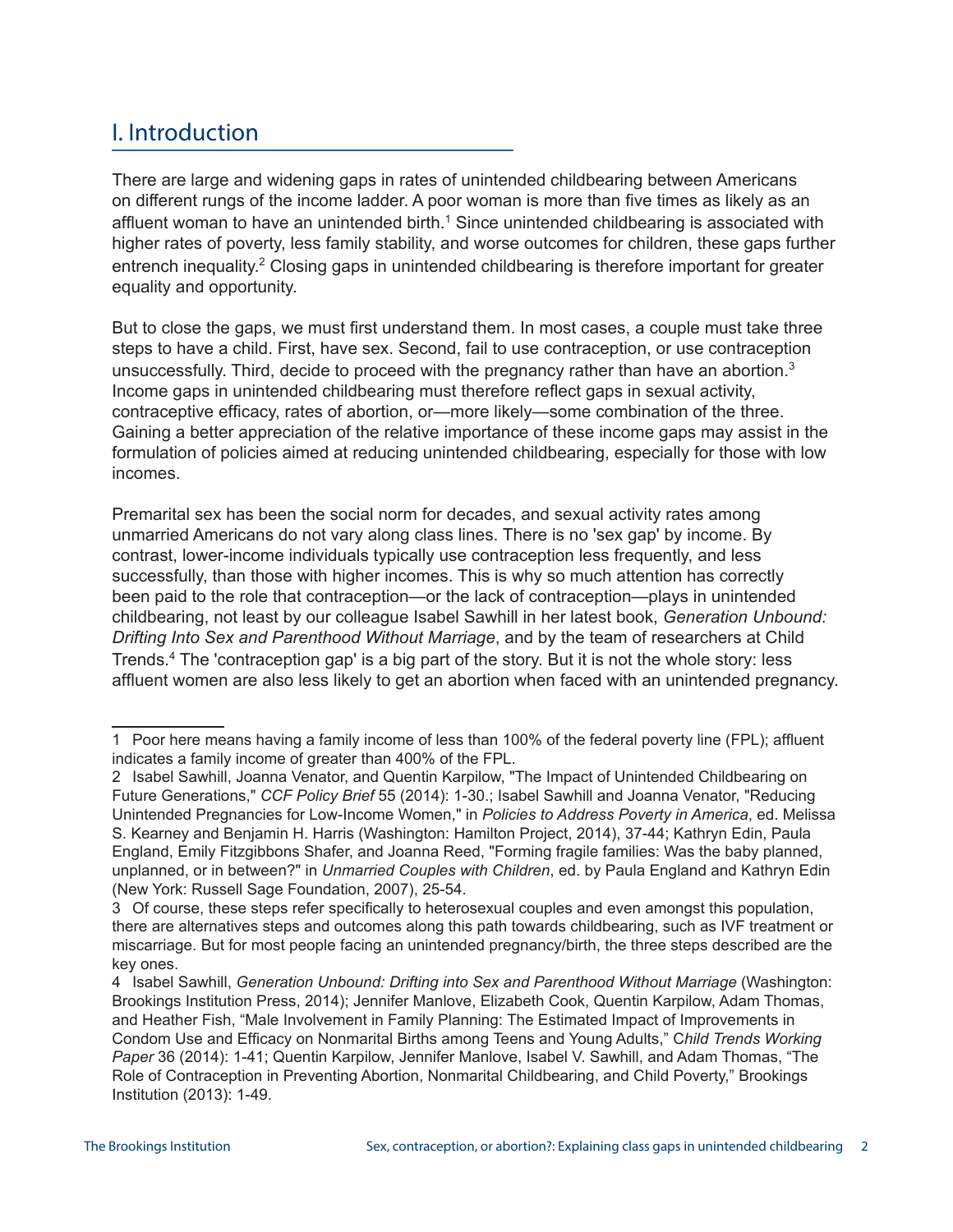How much do these gaps matter in terms of explaining variation in unintended birth rates by income?

# II. Data and Methods

To explore this question, we draw on data from the National Survey of Family Growth (NSFG) 2011 to 2013, which provides a nationally representative sample of 10,416 men and women aged 15 to 44 in the United States. Our sample consists of single female respondents who are not trying to have a child.<sup>5</sup> Married women are excluded from our sample because being married is likely to influence the steps taken towards childbearing. A married couple may be less cautious about contraception, even though they are not currently trying for a baby, since an accidental pregnancy would be less worrisome. They may also be more likely to continue with an unintended pregnancy rather than resort to abortion, because they are in a more stable and/or socially acceptable relationship for childrearing. Finally, marriage is also correlated with income, which would complicate an analysis of income differences in decisions about contraception or abortion.6

Our sample of single women not trying to get pregnant, numbering 3,885, is divided into five income categories: those with an income at or below the federal poverty line (FPL), 100% to 200% of the FPL, 200% to 300% of the FPL, 300% to 400% of the FPL, or 400+% of the FPL. Differences by income category at each stage towards childbearing—sex, contraception, and abortion—can then be described.

#### *Sex*

First, we looked at sexual activity. In our analysis, a woman was characterized as being sexually active in the past year if she reported one or more opposite-sex partners. Rates of sexual activity—around two-thirds of women—were almost identical across income groups:

<sup>5</sup> A woman was categorized as "not trying" to have a child if she was either a) using contraception; b) not using contraception, but when asked why, did not say it was because she was trying to get pregnant; or c) upon having a pregnancy, she categorized the pregnancy as unintended.

<sup>6</sup> Analyses of the full sample and the sample of only married women reveal that contraception use and abortion decisions systematically vary by income between married and single women. While contraception use and abortions increase as income increases up to a certain point, past a certain income threshold married women become less likely to use contraception or get an abortion. This suggests that married women in better economic conditions may be less concerned by an unplanned birth, possibly because they are in a more stable situation than either married, low-income women or unmarried, highincome women.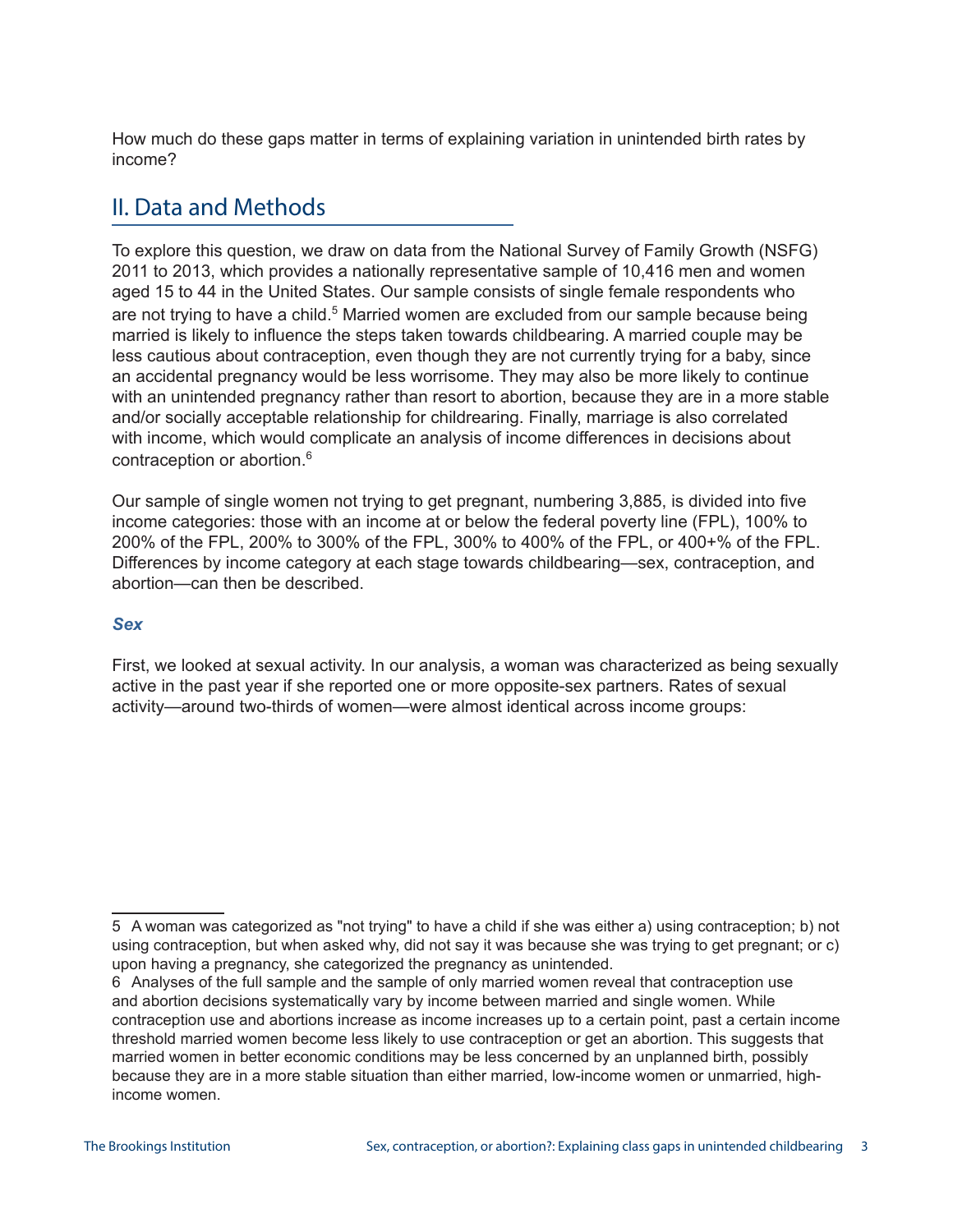

## **Figure 1. Sexual Activity by Income Group**



*Source: Author Tabulations of NSFG data, 2011 to 2013; Data restricted to women who are not actively trying to conceive.***BROOKINGS** 

Income gaps in unintended pregnancy or childbearing do not appear, then, to be explained by differences in sexual activity.<sup>7</sup>

#### *Contraception*

Next, we looked at contraception. In the NSFG, women were asked if they had used any contraception over the course of the previous year. If a sexually active woman did not report using any types of contraception during the prior year, we categorized her as using "no method." Lower incomes are associated with higher rates of non-use. Women with incomes below the FPL were twice as likely to have had sex without protection compared to women with incomes at least four times the FPL:

<sup>7</sup> Though our measure captures whether a person has ever had sex during a year's time, it does not capture frequency of sexual activity due to data limitations. Sexual frequency could be an alternative explanation for income gaps in pregnancy rates, but we are not aware of any evidence of differences by income in frequency of sexual activity. We also examined two other measures that get closer to approximating sexual frequency (sexual activity within the month prior and number of sexual partners in the last year) and do not find differences by income.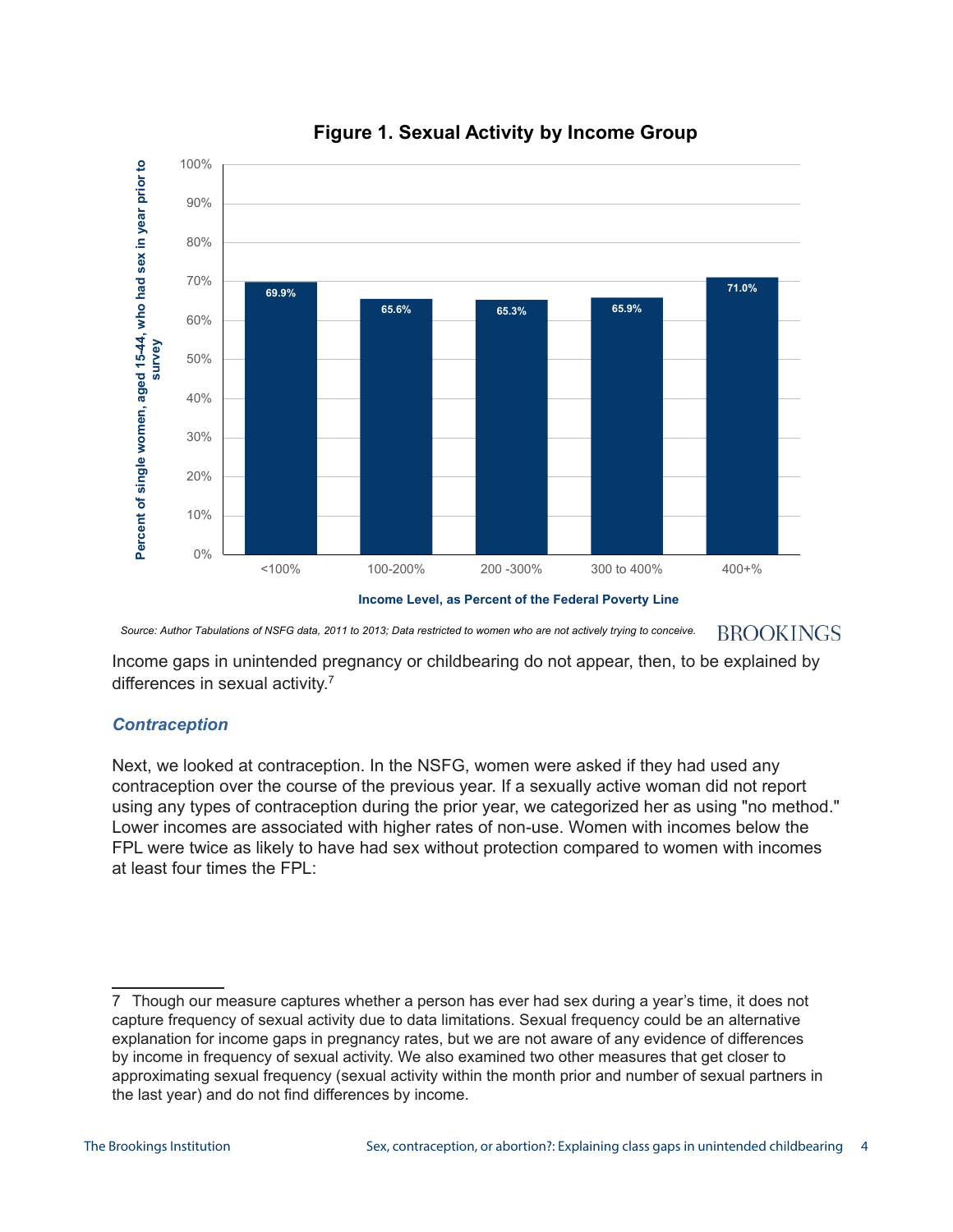

**Figure 2. Non-Use of Contraception by Income Group**



*Source: Author Tabulations of NSFG data, 2011 to 2013; Data restricted to women who are not actively trying to conceive.***BROOKINGS** 

Other things being equal, these gaps in contraception use will mean higher pregnancy rates for lower-income women.<sup>8</sup> As expected, nine percent of women with incomes at or below the FPL reported having a pregnancy in the last year, three times as high as the reported rate among those with incomes of greater than 400% of the FPL or more:

<sup>8</sup> We also predicted pregnancy rates by taking the average chance of a sexually active woman who is not using contraception becoming pregnant during the course of a year (85 percent) and multiplying it by the rates of non-contraception. The predicted pregnancy rates do not track precisely the actual rates, but follow a similar trend to that of actual pregnancy rates (i.e., pregnancy rates decrease as income increases).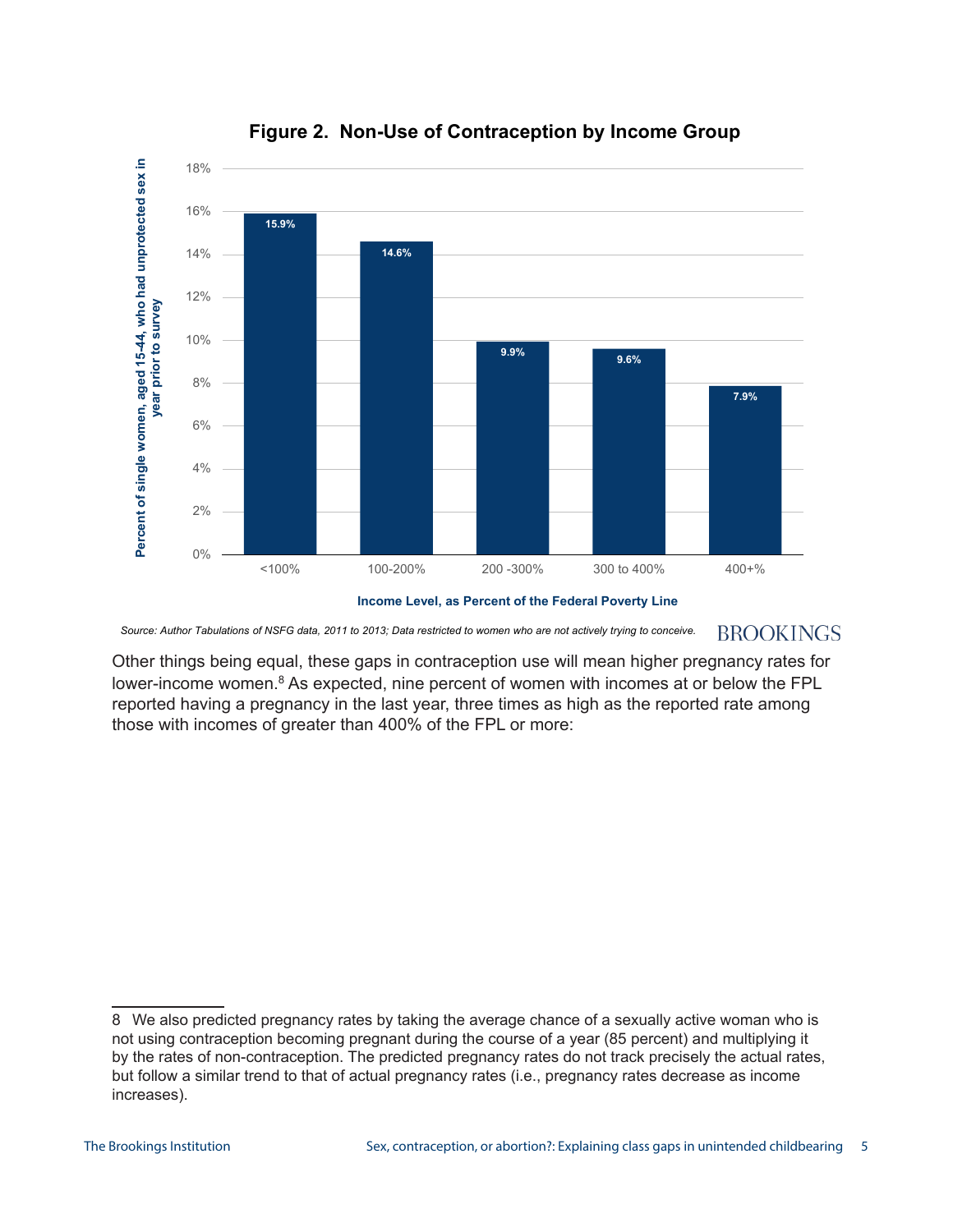

## **Figure 3. Pregnancy Rates by Income Group**

*Source: Author Tabulations of NSFG data, 2011 to 2013; Data restricted to women who are not actively trying to conceive.***BROOKINGS** 

#### *Abortion*

Gaps in contraceptive use are therefore a large part of the story, in terms of understanding income gaps in unintended childbearing. But they are not the whole story. Higher-income single women are much more likely to have an abortion than low-income women. To calculate the likelihood of having an abortion in the past year, we divide the number of women who said that their most recent pregnancy ended in an abortion by the total number of women who had a pregnancy in the last year (excluding those currently pregnant). Thirty-two percent of the pregnant women in the highest income bracket had an abortion, compared to nine percent of poor pregnant women: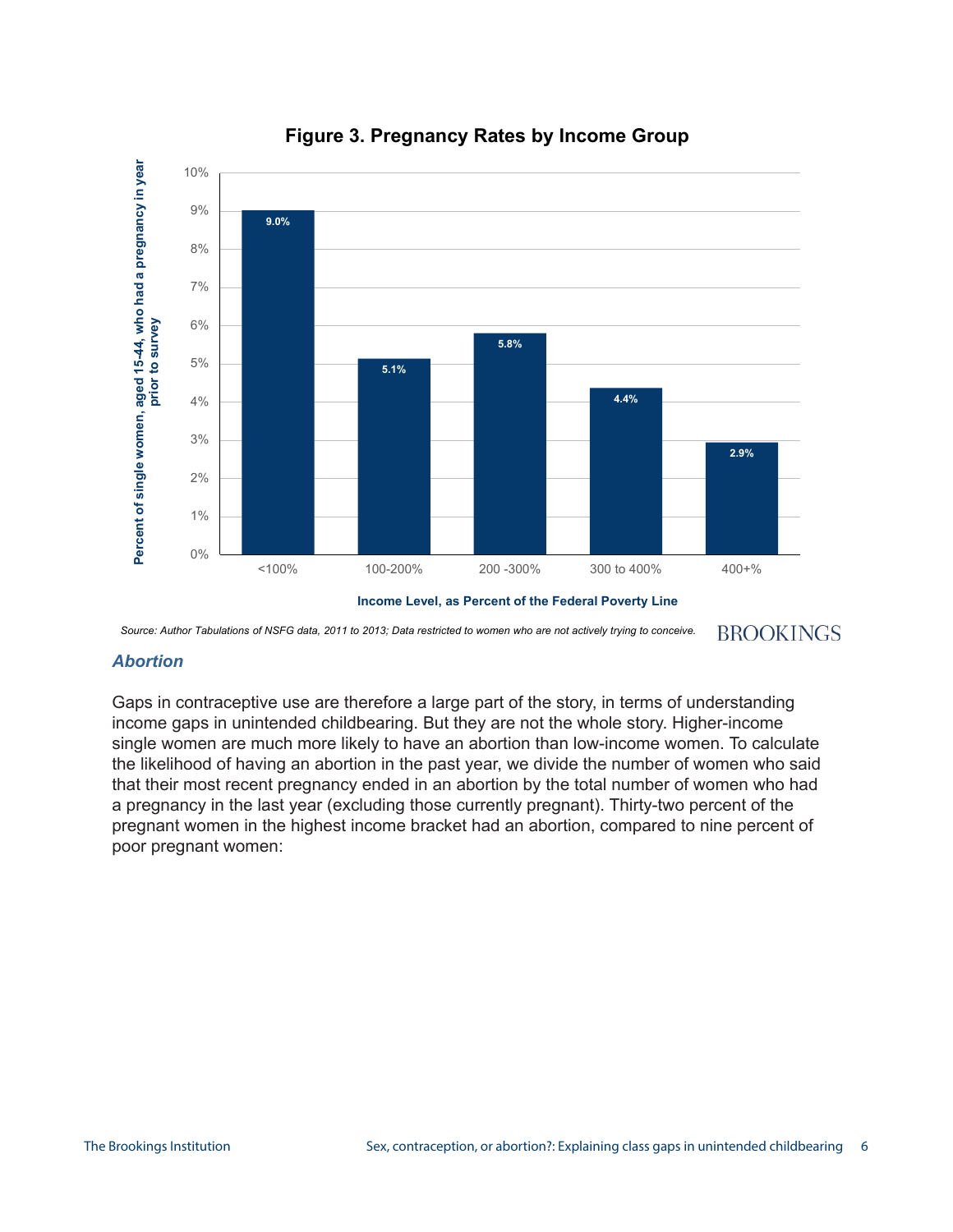

## **Figure 4. Abortion Rates by Income Group**

*Source: Author Tabulations of NSFG data, 2011 to 2013; Data restricted to women who are not actively trying to conceive.*

**BROOKINGS** 

#### *Births*

Finally, we describe birth rates by income bracket. The birth rate for poor, single women of reproductive age (excluding those who are trying to have children) is almost five times higher than the birth rate for the comparable group of women with incomes above four times the federal poverty line (FPL):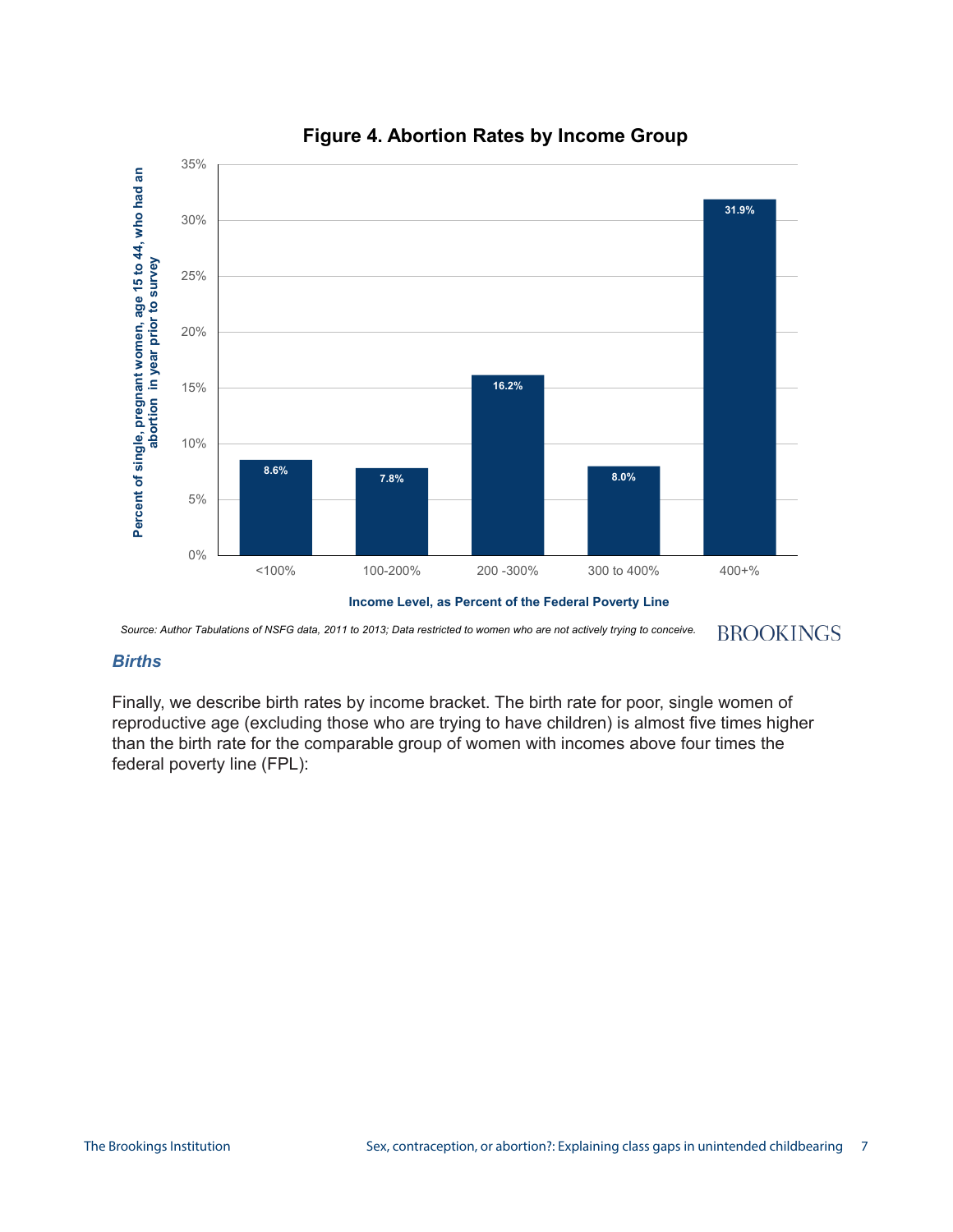

## **Figure 5. Birth Rate by Income Group**

*Source: Author Tabulations of NSFG data, 2011 to 2013; Data restricted to women who are not actively trying to conceive.***BROOKINGS** 

The overall picture, then, is of no variation by income in terms of sexual activity, but significant gaps in terms of both contraception and abortion. But how much difference does each make to the final birth rate?

#### *'What If' Scenario 1: Equalizing Contraception*

To answer this question, we first estimate the effect of equalizing the use of contraception across all income groups, at the current rates of women with income levels above 400% of the FPL. See Table 2 for the full tabulations. The first column, rates of sexual activity, is the same as in the previous analyses. We then multiply rates of sexual activity by 11 percent (non-use rates for women with incomes above 400% of the FPL) to calculate the percentage of people having sex without protection (column 3).

The next step is to predict the pregnancy rates based on these changed contraception rates. A complication emerges here. Pregnancy rates do not track precisely the rates of pregnancy predicted by contraceptive non-use. This is almost certainly because some of the pregnancies result from poor contraception use and use of less effective methods of contraception, rather than non-use. Once again, an income gap can be seen. The gap in pregnancy rates between low-income and high-income women is greater than the gap in reported rates of noncontraception. Specifically, the ratio between the percentage of poor women who got pregnant and the percentage of poor women not using contraception is 0.56 (i.e., 9 percent of women getting pregnant/16 percent of women having sex without contraception = 0.56). The ratio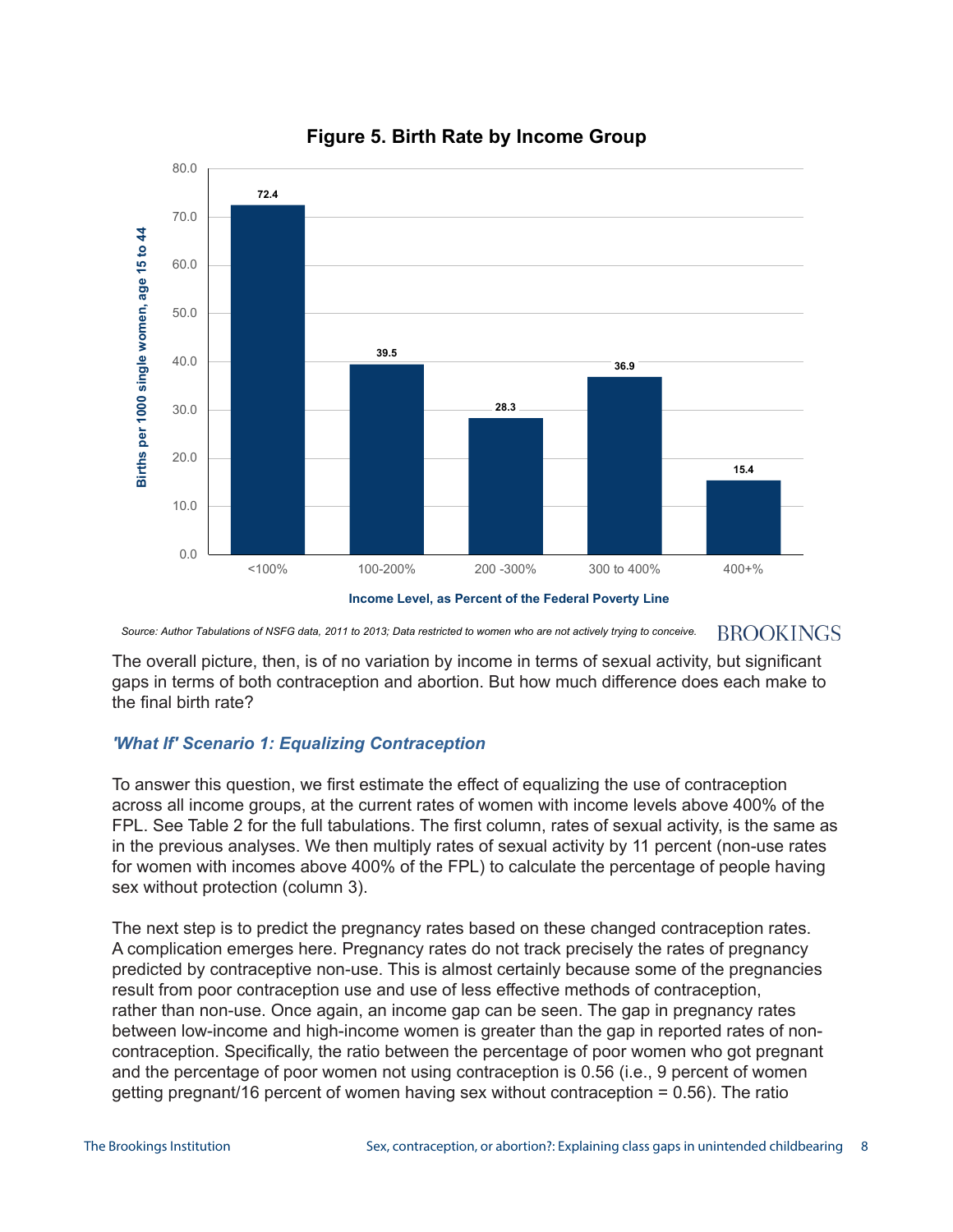between pregnancy rates and reported non-use of contraception percentage for women in the top bracket is much lower, at 0.375 (i.e., 3 percent pregnant/8 percent non-contraceptors = 0.375).

We therefore use these ratios to model the effects of the new contraceptive use rates on pregnancy rates. In other words, we assume that even if income gaps in use of contraception are closed, gaps in the efficacy of use are not $9$ :

Predicted Pregnancy Rate = Actual Pregnancy Rate<br>Actual Unprotected Sex Rate \* ('What If' Unprotected Sex Sate )

We then assume that the odds of a pregnancy going to term will be the same as in the real population. To predict birth rates, we simply multiply the predicted pregnancy rate by the proportion of pregnancies carried to term. As the last column of Table 2 shows, the birth rate for women at or below the federal poverty line drops to 34.0, from 72.4—still twice the rate of affluent women, but the gap has shrunk markedly.

## *'What If' Scenario 2: Equalizing Abortion*

As we saw in our previous analysis, there are gaps by income in abortion rates as well as in contraception. For our second 'what if' scenario, we estimate birth rates as if all women had the same abortion rate as women with income levels above 400% of the FPL. See Table 3 for the full tabulations. The first four columns are the same as in the initial analysis. But in the fifth column, we raise abortion rates across the board to 32 percent, matching the rate for women in the top income bracket. We then use this new abortion rate to calculate the proportion of pregnancies carried to term.<sup>10</sup> To predict final birth rates, we then multiply the pregnancy rate by the predicted proportion of pregnancies carried to term. As the last column of Table 3 shows, the birth rate for women at or below the federal poverty line drops to 48.9 from 72.4, substantially reducing the income gap, though not as dramatically as equalizing contraceptive use.

Our analysis suggests that if all single women adopted the same rates of contraception use as high-income single women, the ratio of unintended births between affluent and poor women would be cut in half. If all single women had the same abortion rates as high-income single women, the ratio would be reduced by one-third. A caveat is needed, of course: by definition, exercises in tabulation are a very long way from the real world. Our intention here is simply to highlight how income gaps at different stages on the path towards childbearing contribute to the observed differences in unintended birth rates, in order to suggest where our analytical and policy efforts should be focused.

#### *Preferences or Prices?*

One possibility that ought to be addressed is that gaps in both contraceptive use and abortion rates reflect group differences in preferences for having children rather than financial,

<sup>9</sup>For a more comprehensive simulation that does account for changes in efficacy, see Karpilow, Manlove, Sawhill, and Thomas (2013).

<sup>10</sup>Specifically, we add 32 percent to the percentage of pregnancies not carried to term due to miscarriage, still births, and ectopic pregnancies.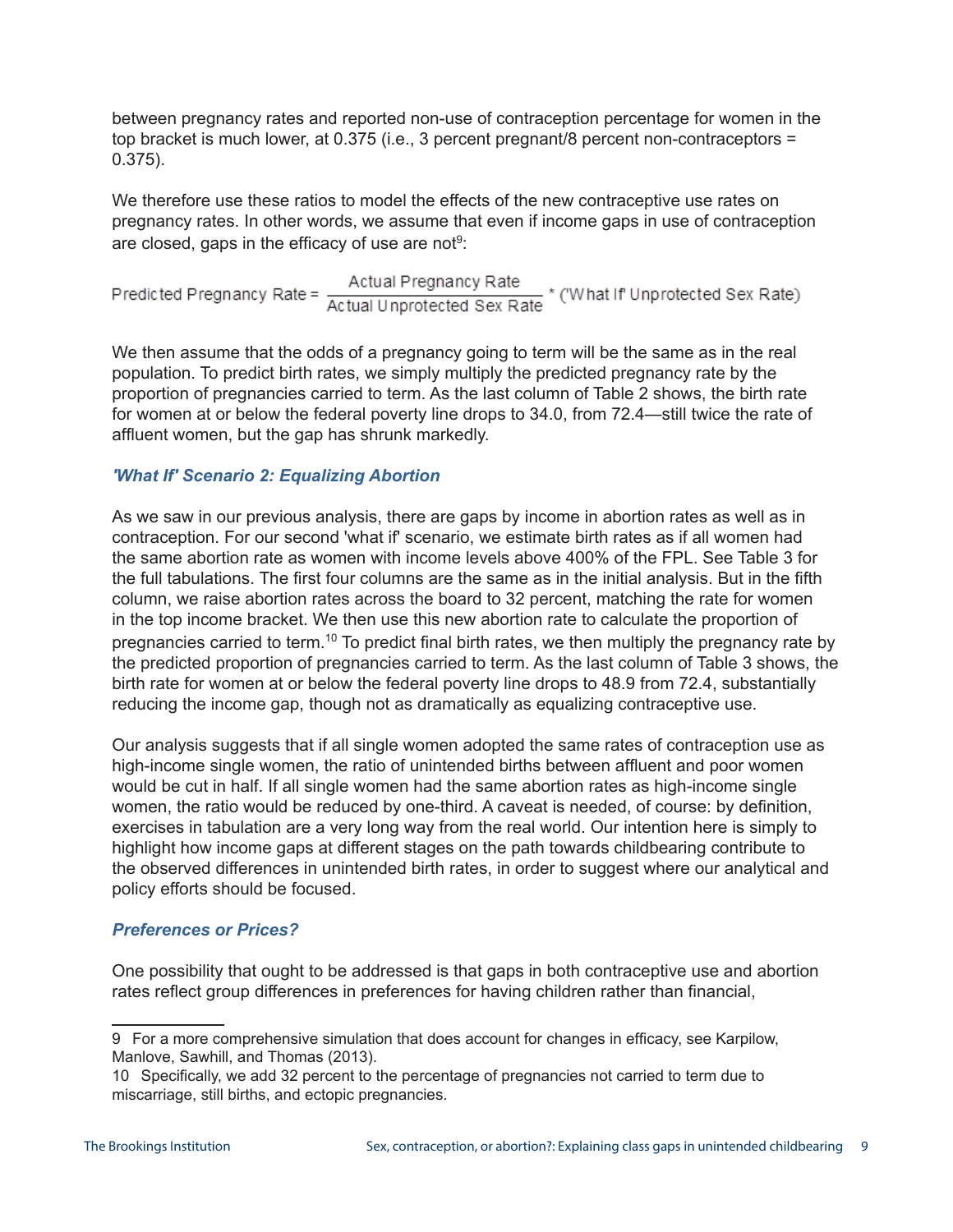informational, or other barriers. Maybe poor women are less concerned about having a baby, even by accident. Work by the sociologist Kathryn Edin and others does suggest that a baby even when unplanned—is a great source of fulfillment for women in low-income communities.<sup>11</sup> It may also be, as Melissa Kearney and Phillip Levine's work suggests, that women with limited economic prospects will control their fertility less carefully, because they have less to lose—what they call the 'desperation effect.<sup>'12</sup>

If poorer women are intrinsically less motivated to prevent an unintended pregnancy or birth, removing barriers to contraceptive and abortion services will have little effect on the gaps we have described in this paper. Even within our sample of single women who are not intending to get pregnant, there may be differing degrees of intent. For some, an unintended pregnancy may feel like a disaster; perhaps for others it will be an inconvenience. To explore whether income gaps in contraception and abortion can be explained by differences in preferences, we look at responses to an attitudinal question in the NSFG: 'If you got pregnant now how would you feel? Would you be very upset, a little upset, a little pleased, or very pleased?' There are no obvious differences by income. Approximately two-thirds of respondents in each income group of our sample reported that they would be "very upset" or "a little upset" by a pregnancy, as shown in Figure 6 (see table 4 for full tabulations):



**Figure 6. If you got pregnant now, how would you feel?** 

*Source: Author's Tabulation of NSFG data, 2011 to 2013; Data restricted to women who are not actively trying to conceive.*

# **BROOKINGS**

It is striking that a third of women who are single and not actively trying to get pregnant would not be upset by a pregnancy. This demonstrates the difficulty of getting at intent in this area of research. But for our purposes, what matters is that this proportion does not seem to vary

<sup>11</sup> Kathryn Edin and Maria Kefalas, *Promises I Can Keep: Why Poor Women Put Motherhood Before Marriage* (Oakland: University of California Press, 2005).

<sup>12</sup>Melissa S. Kearney and Phillip Levine, "Early, Non-Marital Childbearing and the 'Culture of Despair,'" *NBER Working Paper* 17157 (2011): 2-60.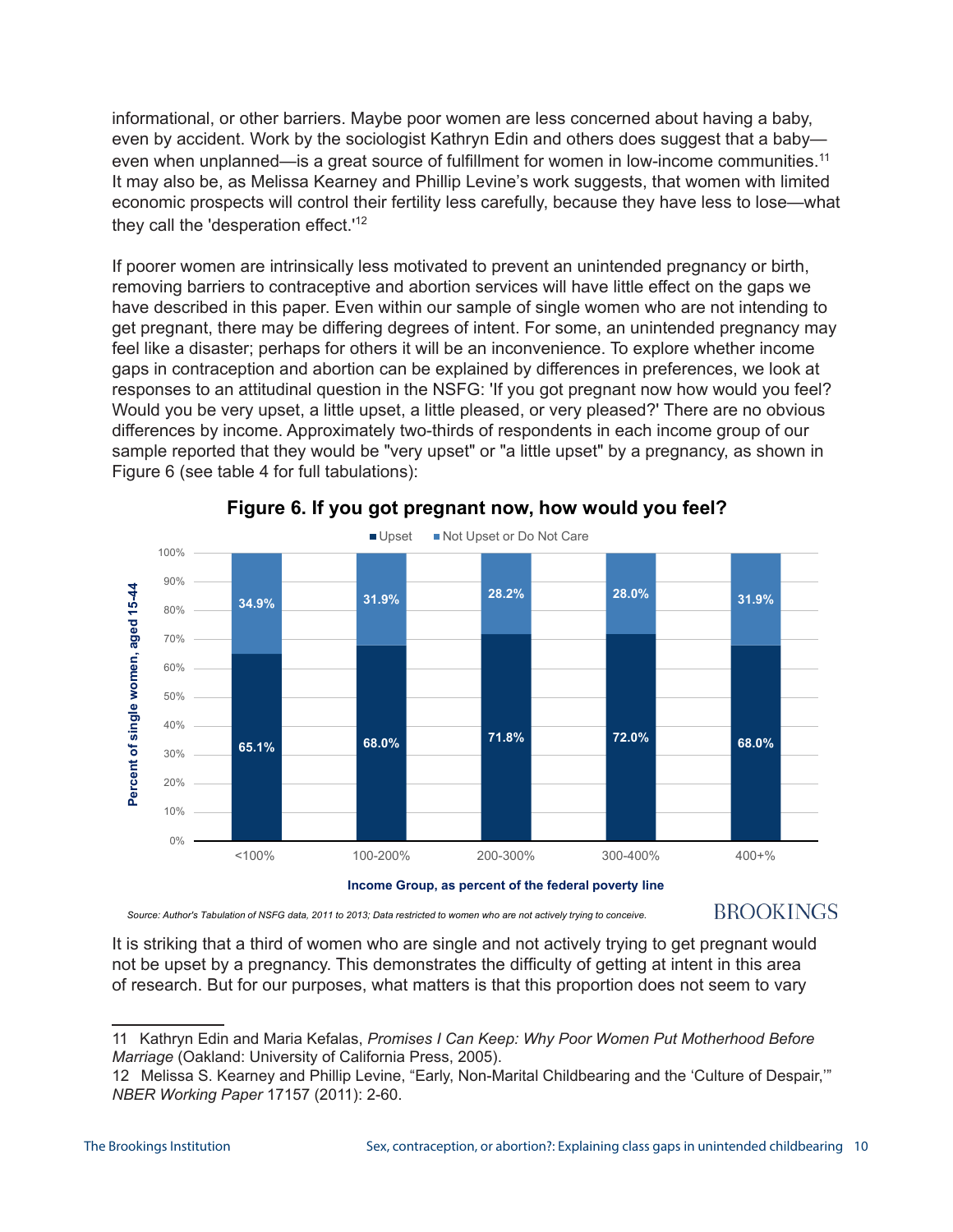by income. In fact, a growing body of evidence suggests that knowledge, efficacy and access are key factors in explaining income gaps in fertility. When low-income women have access to good contraception and safe abortion, they make use of them, as studies of improved access to LARCs in St. Louis and Colorado suggest.<sup>13</sup>

# III. Policy Implications

What, if anything, do our findings suggest for policy? A few potential implications can be drawn out.

First, sex is not the problem. Policies for abstinence are fighting against the tide: the average American woman is sexually active for ten years before marriage.<sup>14</sup> More pertinent for our purposes, low and high income Americans have similarly high rates of sex outside of marriage. Chastity does not explain why more affluent women have fewer unplanned pregnancies.

Second, the large income gaps in the use of contraception are a key contributor to the gap in unintended birth rates. Our view is that income gaps in accessibility and knowledge are the key factors here. Some of the most effective forms of birth control, such as IUDs and implants, are cheaper in the long-run but have high upfront costs, making them less attractive to low-income women. The passage of the Affordable Care Act (ACA) represents a huge advance here, by making better contraception more financially accessible, but lack of knowledge about the efficacy of IUDs and implants and access to quality medical advice about contraception are still significant problems.<sup>15</sup>

Third, gaps in abortion rates by income are a significant contributory factor to the gap in unintended births. Of course, abortion is a much more difficult issue, on personal, moral, and political grounds. There is broader consensus over the need to improve access to and use of contraception for women of all backgrounds. But even if we make great progress in terms of contraception, abortion will continue to play an important role in helping women choose to prevent an unintended pregnancy from becoming an unintended birth—as it does in almost every economically advanced country.

Right now, gaps in access to abortion are even wider than access to contraception. The ACA mandate means that contraception must be included in all insurance plans. By contrast, federal policy specifically prohibits Medicaid from covering abortions, meaning that low-income women

<sup>13</sup> Gina Secura, "Long-acting Reversible Contraception: a Practical Solution to Reduce Unintended Pregnancy," *Minerva Ginecologica* 65, no. 3 (2013): 271–77; Sue Ricketts, Greta Klingler, and Renee Schwalberg, "Game Change in Colorado: Widespread Use of Long-Acting Reversible Contraceptives and Rapid Decline in Births Among Young, Low-Income Women," *Perspectives on Sexual and Reproductive Health* 46, no. 3 (2014): 125-132.

<sup>14</sup>Richard V. Reeves, "How to Save Marriage in America," *The Atlantic*, February 13, 2014.

<sup>15</sup> Tessa Madden, Jenifer E. Allsworth, Katherine J. Hladky, Gina M. Secura, and Jeffrey F. Peipert, "Intrauterine Contraception in Saint Louis: A Survey of Obstetrician and Gynecologists' Knowledge and Attitudes," *Contraception* 81, no. 2 (2010): 112–116; Christine Dehlendorf, Kira Levy, Rachel Ruskin, and Jody Steinauer, "Health Care Providers' Knowledge About Contraceptive Evidence: A Barrier to Quality Family Planning Care?" *Contraception* 81, no. 4 (2010): 292–298.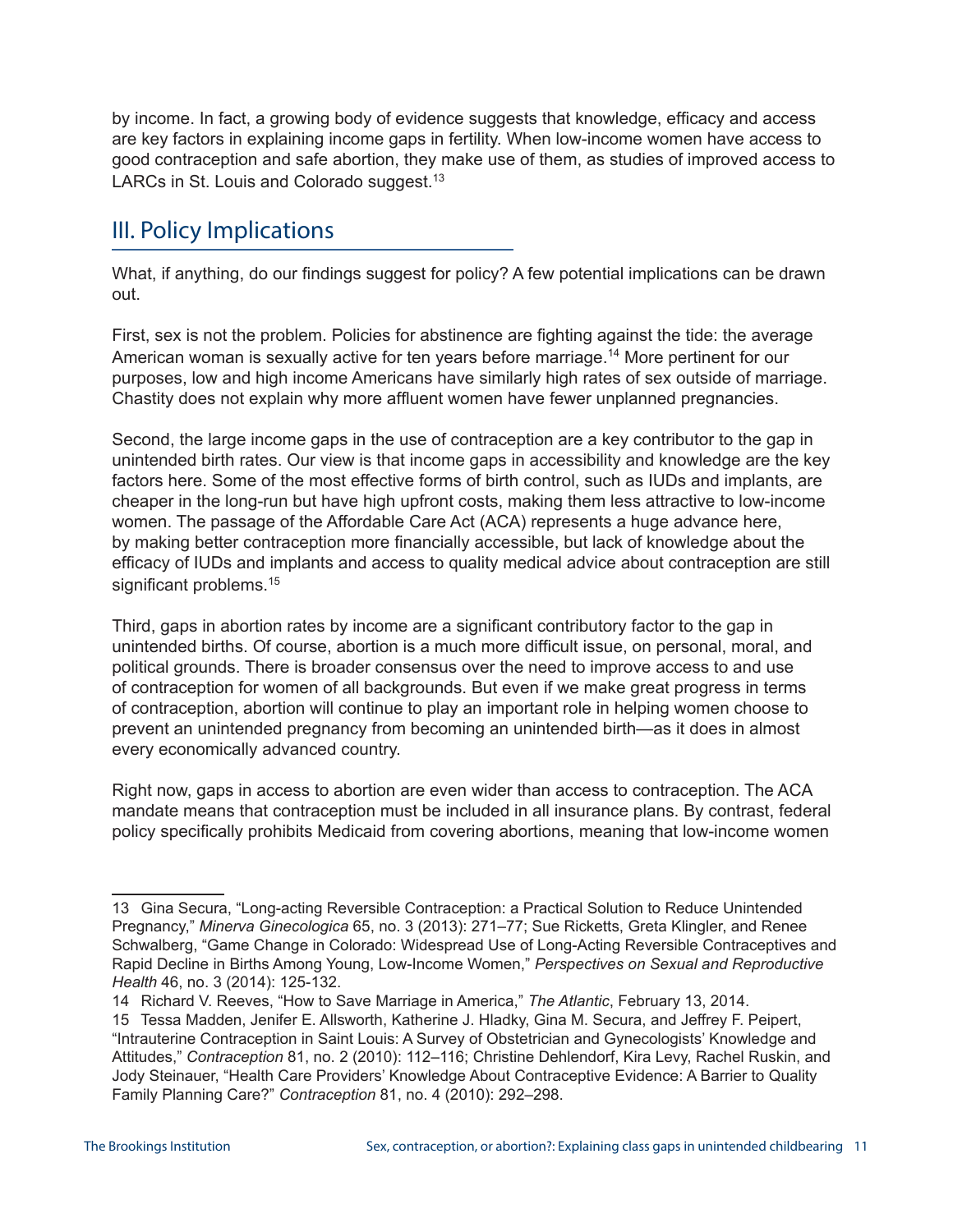must pay for abortions out of pocket.<sup>16</sup> Many states also prohibit private insurers from covering abortion as well.<sup>17</sup> Increased state-level regulations on abortions have also reduced the number of providers. In Midwestern states, over 400,000 women live more than 150 miles away from the nearest abortion provider.<sup>18</sup> Regulations currently being argued in the courts could, if upheld, leave the entire state of Texas with only 8 providers.<sup>19</sup> Longer travel times mean even higher costs and more time off work—which can be especially costly for low-income women, since they are the least likely to get paid or unpaid medical leave. State-imposed waiting periods mean multiple appointments before a procedure, multiplying these costs.

# IV. Conclusion

Control of fertility varies widely between income groups. Most unmarried women are sexually active, regardless of income. But women with higher incomes are much more successful at ensuring that sex does not lead to an accidental baby. This almost certainly reflects their brighter economic and labor market prospects: simply put, they have more to lose from an unintended birth. Improving the economic and educational prospects of poorer women is therefore an important part of any strategy to reduce unintended birth rates. But there are more immediate solutions, too. Affluent women use contraception more frequently and more effectively, and there is a clear case for policies to help close this income gap, including increasing access to long-acting reversible contraceptives (LARCs). But access to affordable abortion also matters, and this is currently limited for many low-income women. There are of course strongly-held views on abortion, but it should be hard for anyone to accept such inequalities by income, especially when they are likely to reverberate across two or more generations. Abortion is a difficult choice, but it is not one that should be influenced by financial status.

17 **Heather D. Boonstra and Elizabeth Nash, "A Surge of State Abortion Restrictions Puts Providers—** 

<sup>16</sup> Rachel Jones, Ushma D. Upadhyay, and Tracy A. Weitz, "At What Cost?: Payment for Abortion Care by U.S. Women," *Women's Health Issues* 23, no. 3 (2013): e173- e178.

And the Women They Serve—in the Crosshairs," *Guttmacher Policy Review* 17, no. 1 (2014): 9-15.

<sup>18</sup> Rachel Jones and Kathryn Kooistra, "Abortion Incidence and Access to Services in the United States, 2008," *Perspectives of Sexual and Reproductive Health* 43, no. 1 (2013): 41-50.

<sup>19</sup>Erik Eckholm, "Texas Abortion Clinic Rules Texted in Appeals Court," *The New York Times*, January 7, 2015.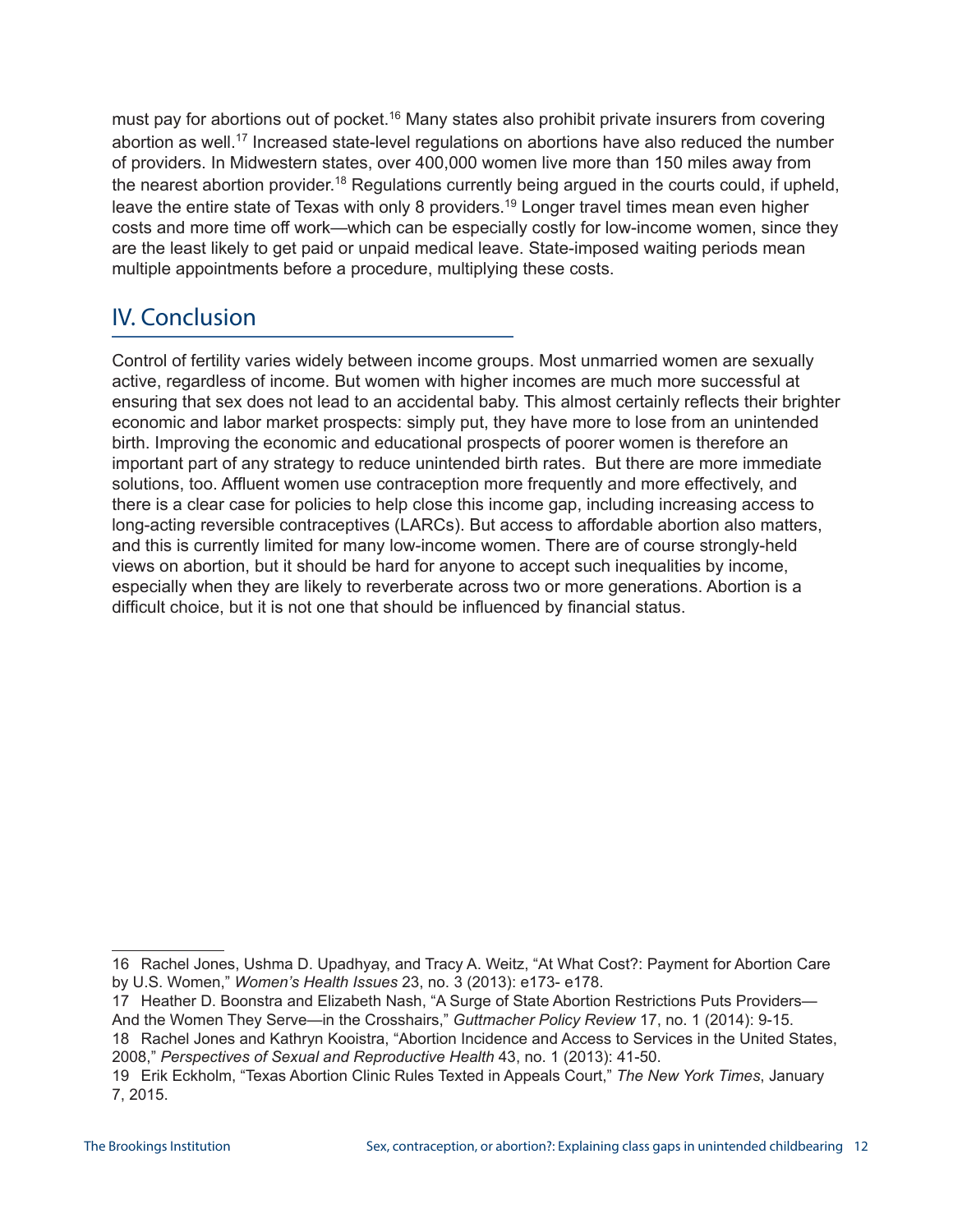| <b>Percent of</b><br><b>FPL</b> | Had sex in<br>last year | <b>Percent of</b><br>those who<br>had sex who<br>didn't use<br>protection | <b>Percent</b><br>of total<br>population<br>who had<br>protection-<br>less sex | <b>Percent</b><br>of total<br>population<br>who got<br>pregnant | <b>Percent of</b><br>pregnant<br>women who<br>got abortion | <b>Percent of</b><br>pregnant<br>population<br>that carry to<br>term | <b>Birth rate</b> | <b>Births per</b><br>1000 women |
|---------------------------------|-------------------------|---------------------------------------------------------------------------|--------------------------------------------------------------------------------|-----------------------------------------------------------------|------------------------------------------------------------|----------------------------------------------------------------------|-------------------|---------------------------------|
| < 100%                          | 70%                     | 23%                                                                       | 16%                                                                            | 9%                                                              | 9%                                                         | 78%                                                                  | 7.2%              | 72.4                            |
| 100-200%                        | 66%                     | 22%                                                                       | 15%                                                                            | 5%                                                              | 8%                                                         | 75%                                                                  | 3.9%              | 39.5                            |
| 200-300%                        | 65%                     | 15%                                                                       | 10%                                                                            | 6%                                                              | 16%                                                        | 46%                                                                  | 2.8%              | 28.3                            |
| 300-400%                        | 66%                     | 15%                                                                       | 10%                                                                            | 4%                                                              | 8%                                                         | 82%                                                                  | 3.7%              | 36.9                            |
| $400 + \%$                      | 71%                     | 11%                                                                       | 8%                                                                             | 3%                                                              | 32%                                                        | 52%                                                                  | 1.5%              | 15.4                            |

**Table 1. Pathways to Birth for Single Women, Age 15 to 44, Who Are Not Trying to Have a Child**

## **Table 2. What if all women had contraception rates comparable to high-income women?**

| Percent of<br><b>FPL</b> | Had sex in<br>last year | <b>Percent of</b><br>those who<br>had sex who<br>didn't use<br>protection | <b>Percent</b><br>of total<br>population<br>who had<br>protection-<br>less sex | <b>Percent</b><br>of total<br>population<br>who got<br>pregnant | <b>Percent of</b><br>pregnant<br>women who<br>got abortion | <b>Percent of</b><br>pregnant<br>population<br>that carry to<br>term | <b>Birth rate</b> | <b>Births per</b><br>1000 women |
|--------------------------|-------------------------|---------------------------------------------------------------------------|--------------------------------------------------------------------------------|-----------------------------------------------------------------|------------------------------------------------------------|----------------------------------------------------------------------|-------------------|---------------------------------|
| < 100%                   | 70%                     | 11%                                                                       | 7.7%                                                                           | 4.4%                                                            | 9%                                                         | 78%                                                                  | 3.4%              | 34.0                            |
| 100-200%                 | 66%                     | 11%                                                                       | 7.3%                                                                           | 2.6%                                                            | 8%                                                         | 75%                                                                  | 1.9%              | 19.2                            |
| 200-300%                 | 65%                     | 11%                                                                       | 7.2%                                                                           | 4.2%                                                            | 16%                                                        | 46%                                                                  | 1.9%              | 19.3                            |
| 300-400%                 | 66%                     | 11%                                                                       | 7.3%                                                                           | 3.3%                                                            | 8%                                                         | 82%                                                                  | 2.7%              | 27.1                            |
| $400 + \%$               | 71%                     | 11%                                                                       | 7.9%                                                                           | 2.9%                                                            | 32%                                                        | 52%                                                                  | 1.5%              | 15.3                            |